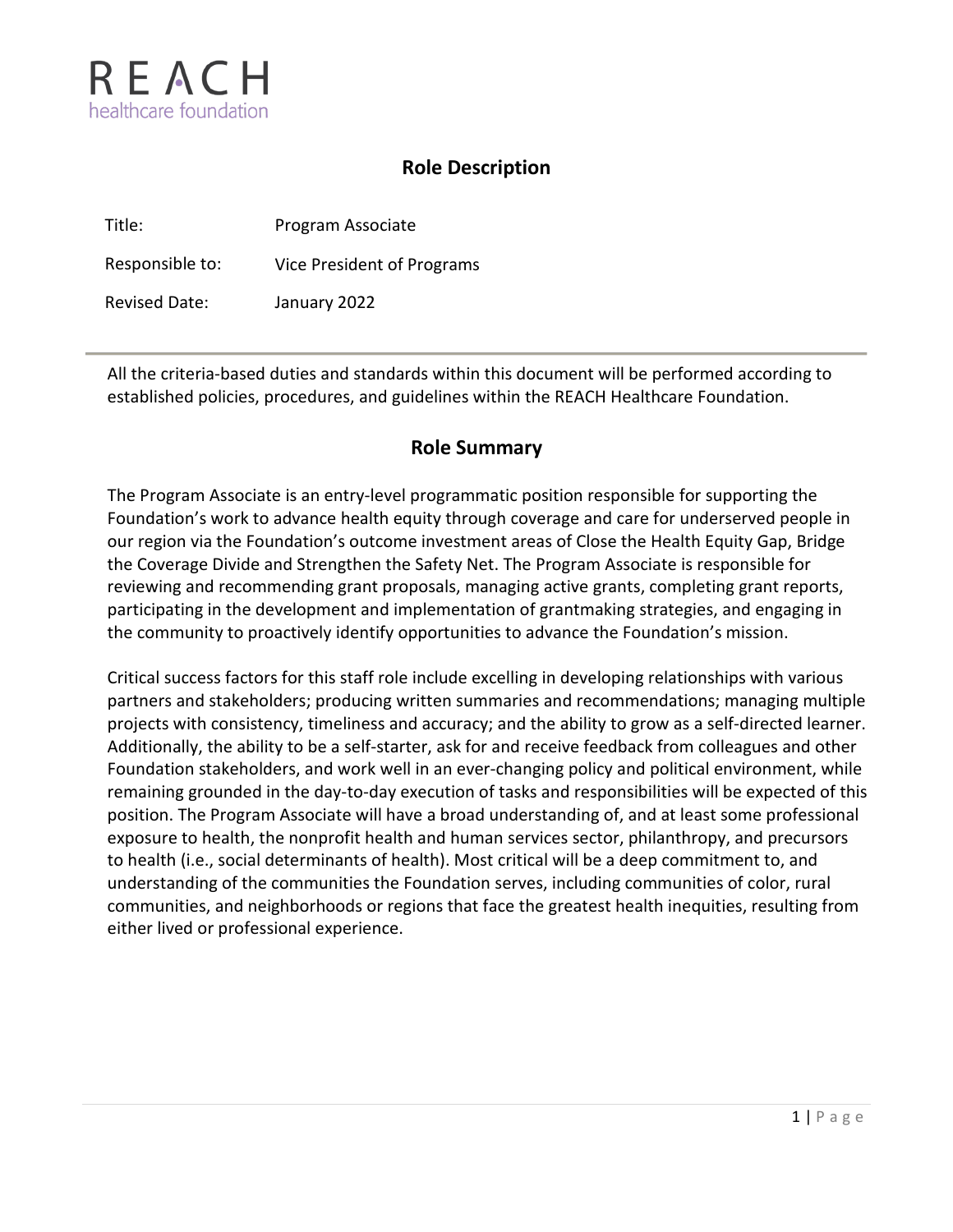REACH healthcare foundation Role Title: Program Associate

### **Behavior Standards**

All Foundation employees are expected to contribute to creating a positive workplace culture through the following REACH Healthcare Foundation behaviors:

- **R**esponsibility Assures every organizational decision and action is made in the context of community needs and philanthropic best practices.
- **E**xcellence Strives to achieve and exemplify high standards in all actions. Pursues life-long learning so as to assure ongoing innovation and improvement.
- **A**dvocacy Has a passion for addressing health disparities, relentlessly pursues a shared partnership with Foundation colleagues, and inspires others to support our mission.
- **C**ultural Competency Drives change by authentically engaging others who offer diverse backgrounds and divergent points of view.
- **H**onesty Demonstrates unquestionable integrity and ethics in all that is done on behalf of the organization and as a member of the team.

# **Primary Role Responsibilities**

- 1. **Vision**. The Program Associate reports directly to the Vice President of Programs but works in collaboration with other Foundation leadership and staff to assure outcome investments align with the Board-adopted vision of the Foundation and that every decision made advances the organization toward that vision. The Program Associate remains abreast of local and national health care trends and applies this knowledge to benefit the organization; anticipates changes that will be required to realize the vision; and participates in organizational growth and change in a systematic, inspirational manner. This staff member assures that program, policy and grant-making implications are embedded in priorities and initiatives across all work with grantees and stakeholders. The Program Associate actively seeks out and identifies opportunities to advance the Foundation's priorities. They are a thought leader and partner regarding the program function and continually seek new knowledge to assure strategic priorities are met.
- 2. **Building partnerships**. A primary role for the Program Associate is to build highly effective relationships with Foundation leadership, staff, and members of the Board of Directors and the Program & Policy Committee to accomplish Foundation goals. The Program Associate interacts with a diverse range of applicants and grantees that serve the health care needs of the most vulnerable. Over time, the Program Associate is expected to develop consultative relationships with applicants and grantee organizations to communicate funding priorities, provide technical assistance on the grant proposal and review process, and to resolve problems and issues to assure projected impact and outcomes of grants are met. The Program Associate frequently works collaboratively with colleagues from other foundations and community partners on jointly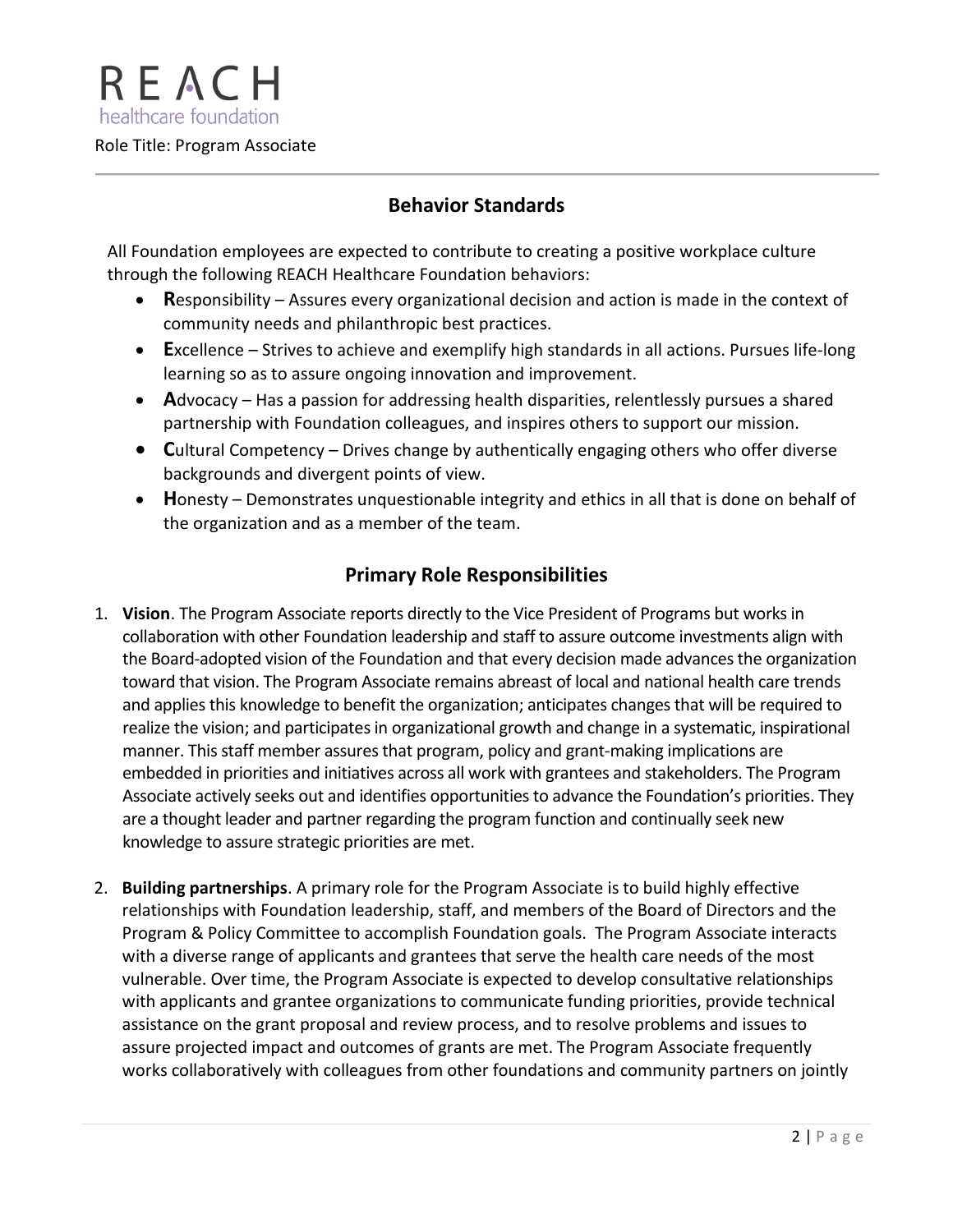

funded projects. As a staff member of the Foundation, this staff member invests in continuous learning so as to serve the program and policy interests of the Foundation.

- 3. **Best practice leadership**. The Program Associate may be involved in the management and engagement of outside program and research consultants, and, as such, assures that those providers are high performing, ethical, and that their work is closely aligned with program and outcome expectations. As a colleague to other Foundation staff, the Program Associate works closely with others to coordinate and facilitate common projects and assignments, and to ensure cross-training on all functions of grants management. In addition, the Program Associate understands his or her role as a model for REACH behaviors.
- 4. **Financial/Administrative functions**. The Program Associate works closely with the Director of Grants & Operations to maintain appropriate, accurate grant tracking and reporting systems. Timely grant review, documentation and identification of barriers to the effective execution of grants are a core responsibility of this position. This staff member works with the Chief Financial Officer (CFO) and the Vice President of Programs to closely manage grant budgets and coordinate the timing and amount of planned grant payout with the availability of funds, and to alert their colleagues as issues arise that deviate from formal grant agreements. This staff member may also contribute to the annual budget discussion to assure program resource needs are met, as well as to participate in review and selection of technology improvements to manage the grants and program process efficiently and effectively.
	- 5. **Performance Management**. The Program Associate is a key Foundation staff member, reporting directly to the Vice President of Programs, to assure outcomes and impact of grants and initiatives are measured and met. The Program Associate reviews agreed upon measures on a regular basis to assure goals are met, and reports outcomes in clear, accurate, and understandable formats to the VP of Programs and Program and Policy Committee. This staff member commits to develop their understanding of the disciplines of performance measurement and management. The Program Associate engages grantees and strategic partners in understanding, prioritizing and deploying performance improvement and problem resolution to assure intent of grants are met.
	- 6. **Functional accountabilities**. The Program Associate has functional accountability for the following areas:
		- Grants administration/program development: Facilitates the grants process—including conducting due diligence review of proposals, negotiating contingencies attached to grant awards, monitoring grant progress, and analyzing the individual and collective success of the grantees. Communicates information to the Vice President of Programs and the Foundation's Program & Policy Committee of the Board, target communities, professional and lay providers of health care, other funders and the community at large. This staff member also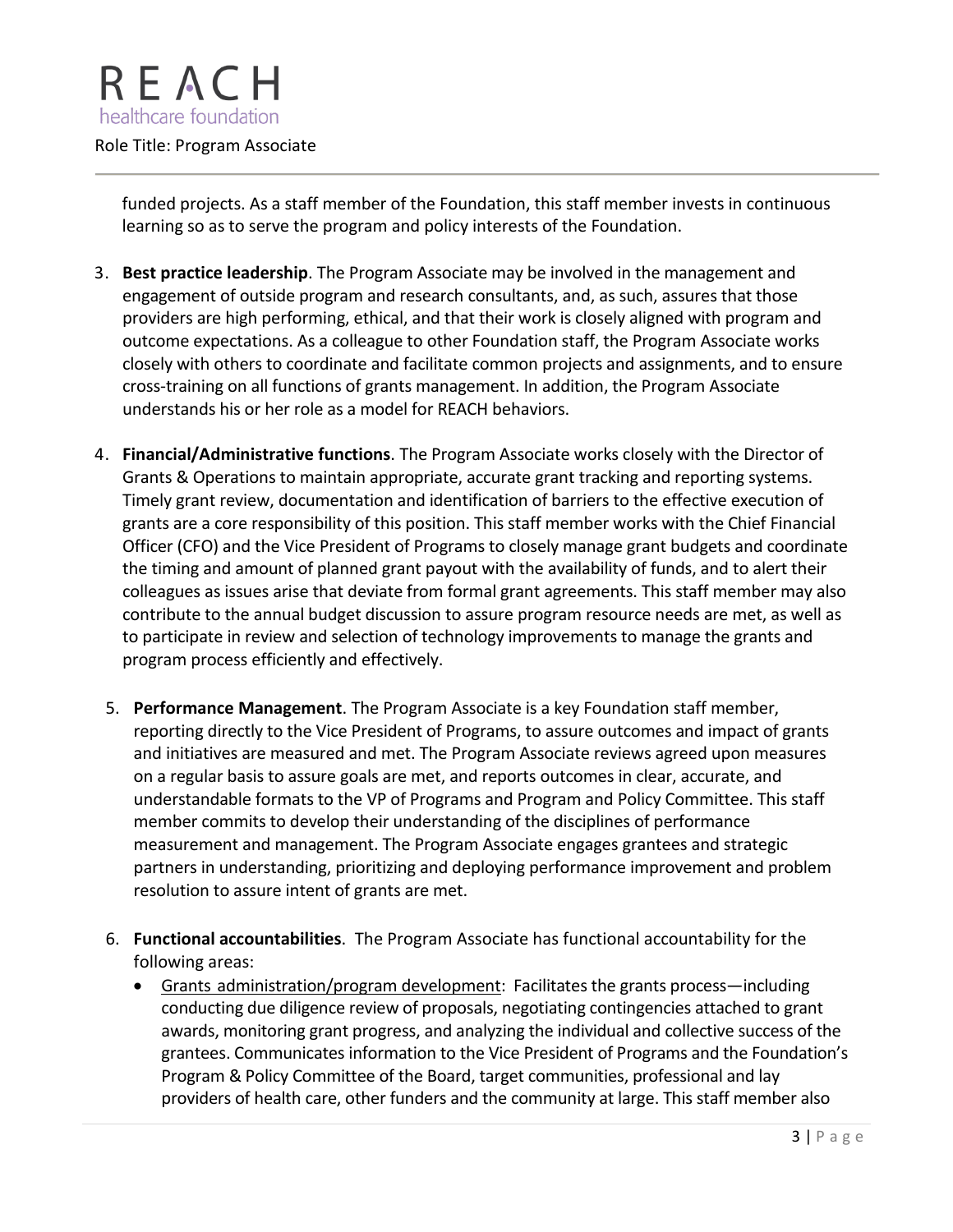### Role Title: Program Associate

conducts grantee site visits and provides consultation to assure grantee is able and effective in completing grant requirements and impact.

- Foundation Initiatives: Over time, the Program Associate supports and may simultaneously manage multiple Foundation initiatives—including program development, funding, selection and management of consultants, and management of associated budgets, evaluation and problem resolution. This staff member develops highly effective partnerships with other stakeholder organizations to collaborate in serving the healthcare needs of the most vulnerable.
- Community Engagement: The Program Associate represents the Foundation at meetings, conferences, and community collaboratives as assigned to communicate the Foundation's priorities, to learn about new initiatives by other health care organizations, and identify prospective initiatives and/or partnerships that advance the Foundation's vision and mission.
- Communications: Collaborates with Director of Communications to identify and promote the good work of the Foundation. Works with the Communications Intern to promote partner organizations' successes through social media outlets.
- 7. **Innovation.** The Program Associate continually seeks to understand local, state and national trends—political, social, and economic—impacting delivery and funding of health care and recommends new, innovative approaches to assure grantees meet the intent of the grants made. This staff member participates with the Foundation team to assure that new grants align with the organization's core vision and mission; is vigilant about due diligence processes and decisions driving grant-making; and ensures a high level of accountability among staff and grantees alike.
- 8. **Other**. The Program Associate represents the organization at various civic and community groups—especially those that advance the image, reputation, vision and mission of the REACH Healthcare Foundation. This position, along with all Foundation staff, is expected to attend and occasionally present at meetings of the Board of Directors, Foundation committees, strategic planning retreats, and other mandatory internal and external events and activities.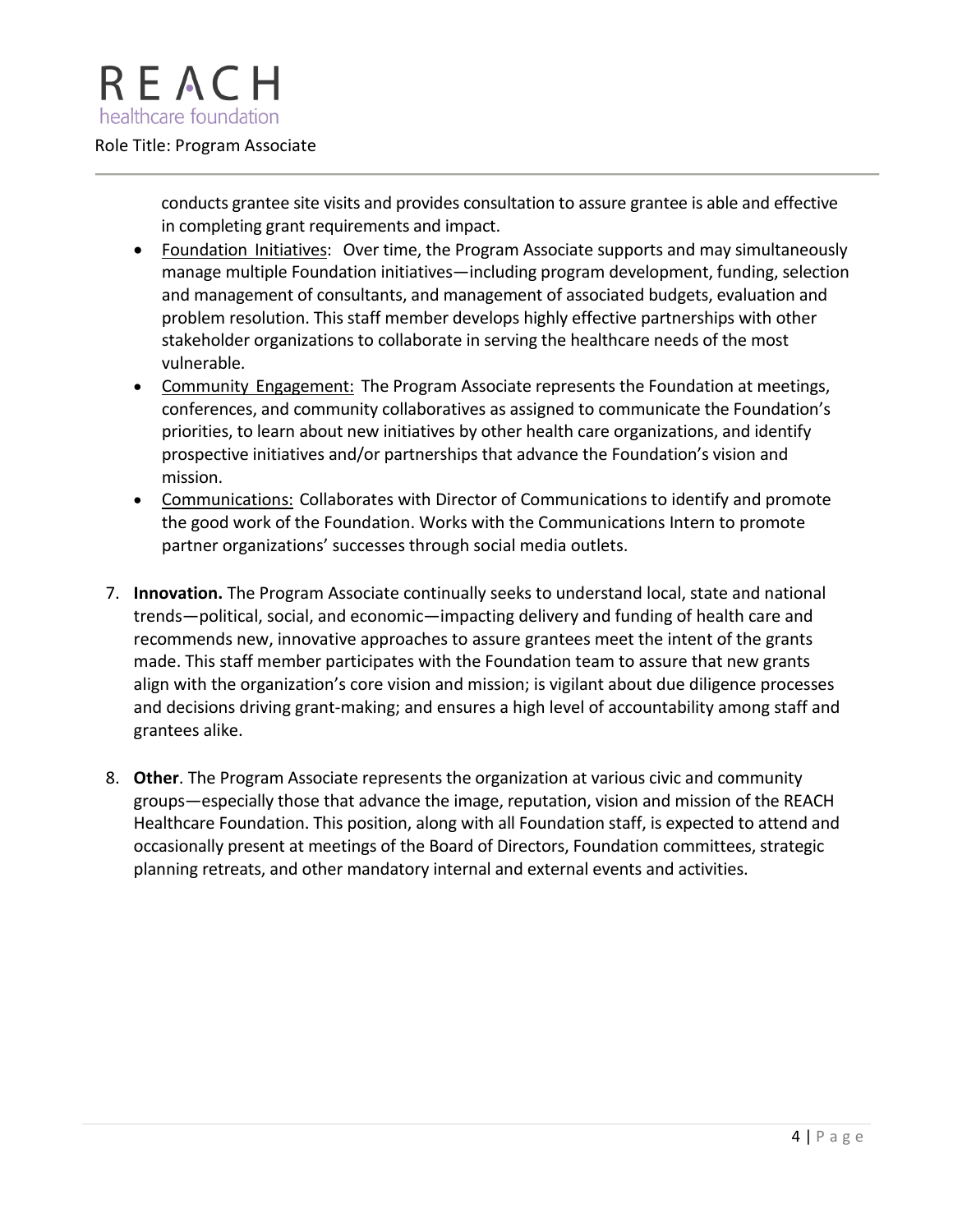

### Role Title: Program Associate

- 1. **EDUCATION**. A bachelor's degree in a health-related field, social work, public health, nonprofit health and human services or administration, business administration or other related field is necessary.
- 2. **EXPERIENCE**. The ideal incumbent offers 3-5 years' experience in the nonprofit, public or health sectors. Additionally, some exposure to program development, including strategic planning, budgeting, staffing, resource development, grant writing, implementation, and outcomes measurement and evaluation are a plus. Must demonstrate proficiency and comfort with computer technology, including applicable software packages and database management.
- 3. **ESSENTIAL TECHNICAL/MOTOR SKILLS:** The ideal incumbent will possess a set of skills including, but not limited to leveraging of technology, process improvement, and financial acumen. Must have reliable transportation, up-to-date automobile license and effective driving skills.
- 4. **INTERPERSONAL SKILLS:** The ideal incumbent demonstratesthe following interpersonalskills:
	- Excellent oral and written communication skills, including writing, editing and coordinating the dissemination of materials for executive staff, the Vice President of Programs, Program and Policy Committee, and the Board of Directors.
	- Strong organizational and administrative skills with ability to manage multiple tasks and priorities.
	- Strong interpersonal skills: tactful and mature, allowing for effective interface with Foundation leaders, staff, board members, and other stakeholders.
	- Ability to anticipate what needs to be done; demonstrates a strong sense of purpose and takes the initiative to follow through.
	- Ability to see the big picture, understanding the interrelationships among the many elements of the Foundation's purpose and work and helping to bridge them.
	- Collaborative by nature, eager and able to pull together the many elements of a complex program and to nurture and facilitate their work.
	- Good listener, willing and able to learn from anyone who has something to contribute to the Foundation's overall success.
	- Demonstrated discretion and confidentiality.
	- Value for and commitment to the Foundation.
	- Professional attitude and appearance.
- 5. **ESSENTIAL PHYSICAL REQUIREMENTS:** Driving, moving, walking, balancing, kneeling, crouching, stooping, reaching, standing, pushing, pulling, and lifting. In addition, all employees are required to adhere to the Foundation's COVID-19 employee vaccination policy.
- 6. **ESSENTIAL MENTAL ABILITIES:** The incumbent will possess a set of skills including, but not limited to forecasting, analyzing, synthesizing, explaining, adapting, comprehending,